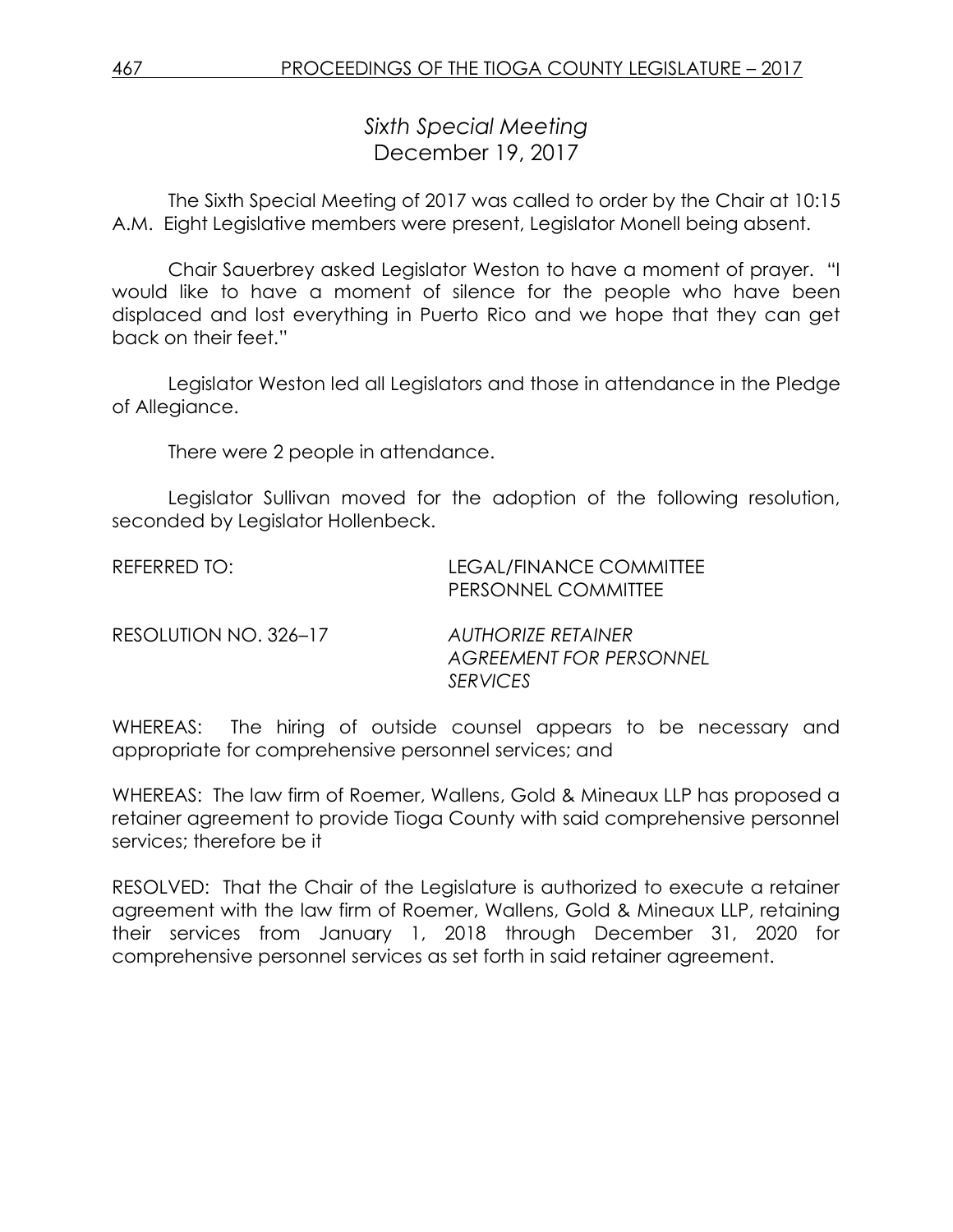## ROLL CALL VOTE

Yes – Legislators Mullen, Sauerbrey, Roberts, Standinger, Sullivan, Weston, Hollenbeck and Huttleston.

No – None.

Absent – Legislator Monell.

RESOLUTION ADOPTED.

Legislator Hollenbeck moved for the adoption of the following resolution, seconded by Legislator Mullen.

| REFERRED TO:          | LEGISLATIVE WORKSESSION                                         |
|-----------------------|-----------------------------------------------------------------|
| RESOLUTION NO. 327–17 | <b>AUTHORIZE APPOINTMENT:</b><br>DIRECTOR OF EMERGENCY SERVICES |

WHEREAS: Resolution #252-17 created the Department of Emergency Services effective January 1, 2018, thereby eliminating the Fire Bureau and the Emergency Management Department; and

WHEREAS: The full-time position of Director of Emergency Services was duly advertised and posted and qualified candidates were interviewed; and

WHEREAS: The interview committee has made a recommendation to the full Legislature who supports the recommendation; therefore be it

RESOLVED: That Michael Simmons is hereby appointed provisionally, pending jurisdictional classification, to the full-time (35 hr/week) Director of Emergency Services position effective January 1, 2018 at an annual salary of \$59,000.

Legislator Mullen spoke. "I want to thank the search/interview committee. I think we picked a very highly qualified candidate and I want to thank all the Legislators for the drive to go from part-time to full-time Emergency Services. I know it was not an easy thing to do, it cost us some more money, but I think we did the right thing for the people and public safety in Tioga County. I just wanted to say thank you as the Chair of Public Safety."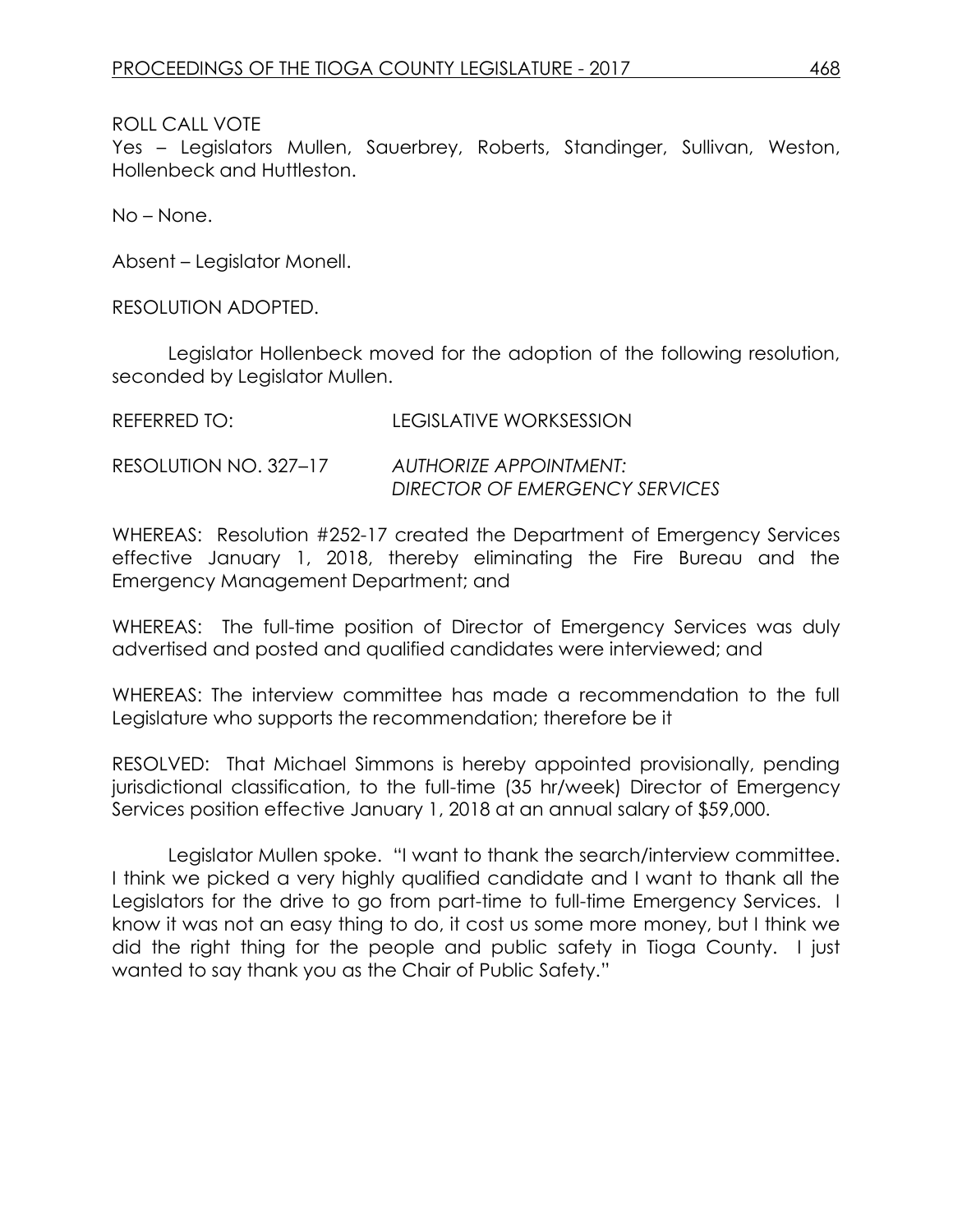Legislator Weston spoke. "I just would like to put my two cents in. I vote for it, but I just want people to remember the caveat that we had, that we were going to get a return on our monies because of having the setup the way it was there were going to be more grants available and we would qualify for more grants by having a singular head as opposed to the two split. We were supposed to look at that within a year I believe."

ROLL CALL VOTE

Yes - Legislators Mullen, Sauerbrey, Roberts, Standinger, Sullivan, Weston, Hollenbeck and Huttleston.

No – None.

Absent – Legislator Monell.

RESOLUTION ADOPTED.

Legislator Mullen moved for the adoption of the following resolution, seconded by Legislator Hollenbeck.

REFERRED TO: LEGISLATIVE WORKSESSION

RESOLUTION NO. 328-17 *AUTHORIZE SALARY DEPUTY DIRECTOR OF EMERGENCY SERVICES (PT)*

WHEREAS: Resolution 252-17 created the Department of Emergency Services effective January 1, 2018; and

WHEREAS: Vacancy postings for both the Director and Deputy Director positions were issued in November; and

WHEREAS: A Director was selected by the Legislature and now the Director has reviewed the Deputy Director applications and selected a Deputy Director; therefore be it

RESOLVED: That an annual salary of \$26,000 is hereby authorized effective January 2, 2018 for Robert Williams as part-time (17hrs/week) Deputy Director of Emergency Services.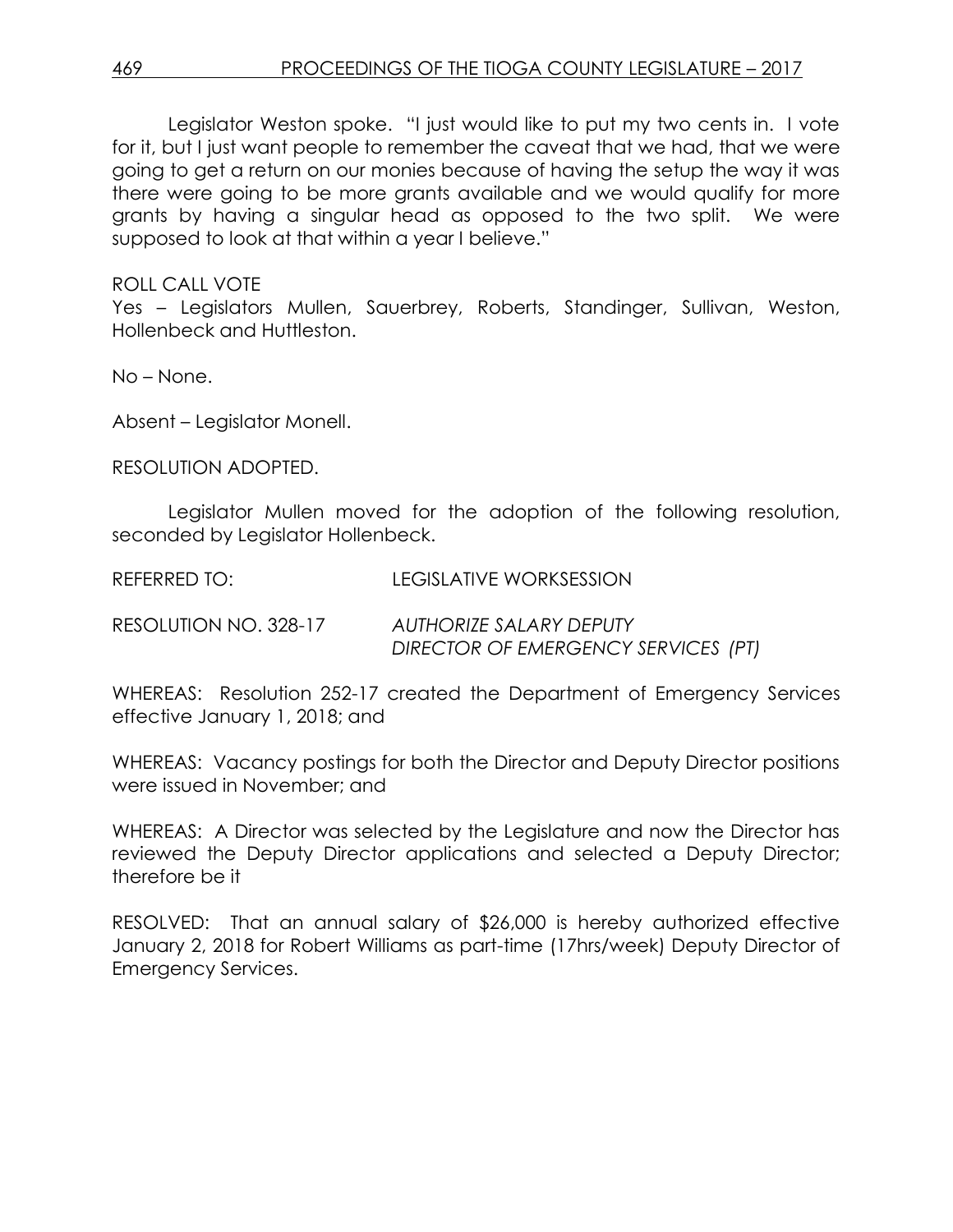## ROLL CALL VOTE

Yes – Legislators Mullen, Sauerbrey, Roberts, Standinger, Sullivan, Weston, Hollenbeck and Huttleston.

No – None.

Absent – Legislator Monell.

RESOLUTION ADOPTED.

Legislator Hollenbeck moved for the adoption of the following resolution, seconded by Legislator Standinger.

| REFERRED TO: | <b>LEGISLATIVE WORKSESSION</b> |
|--------------|--------------------------------|
|              |                                |

RESOLUTION NO. 329-17 *RATIFY COLLECTIVE BARGAINING AGREEMENT (CSEA)*

WHEREAS: Tioga County and CSEA Unit #8850 have been negotiating a successor agreement to the 2015-2017 collective bargaining agreement; and

WHEREAS: The parties reached agreement on a contract for the period 2018- 2020; and

WHEREAS: The CSEA members ratified the agreement at a vote on December 18, 2017; therefore be it

RESOLVED: That the County Legislature hereby ratifies the 2018-2020 collective bargaining agreement; and be it further

RESOLVED: That the Chair of the Legislature, along with the Sheriff, is authorized to sign the Agreement as a joint employer; and be it further

RESOLVED: That the County Legislature does hereby agree to implement the funds necessary to carry out the terms and provisions of said contract.

Legislator Mullen spoke. "Just another thank you, especially to Bethany for all the hard work that she put in and all of the labor contracts that we went through. We had a long hard year and thank you and thank you to all the people upstairs. You did a great job this year in a very difficult situation. The County is in good shape for the next couple of years."